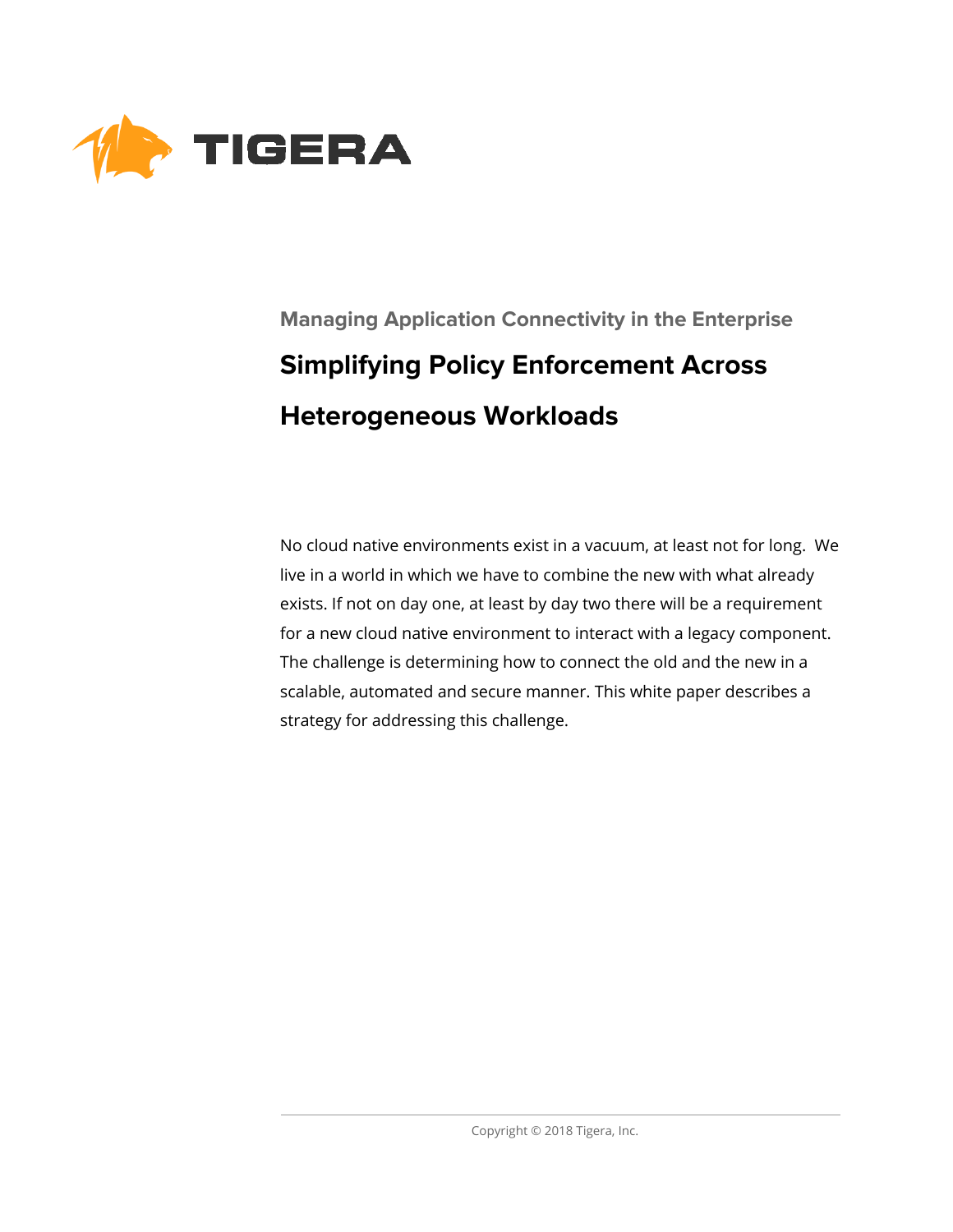

## **Table of Contents**

| <b>Introduction</b>                                   | 3  |
|-------------------------------------------------------|----|
| The Paradigm Impedance Mismatch                       | 4  |
| Workload Lifecycles and Instance Cardinalities        | 4  |
| Routers, Routers Everywhere                           | 5  |
| IP Addresses Are Not Identities                       | 6  |
| <b>Green Fields are a Figment of Your Imagination</b> | 6  |
| A Policy Framework for Any Workload                   | 7  |
| Mapping Workloads to Endpoints                        | 7  |
| <b>Endpoint Types and Policy Rules</b>                | 7  |
| Selectively Applying Policy                           | 9  |
| <b>Example: Kubernetes</b>                            | 9  |
| Protecting the Control Plane                          | 9  |
| Protecting Services Exposed as Node Ports             | 10 |
| <b>Conclusion</b>                                     | 10 |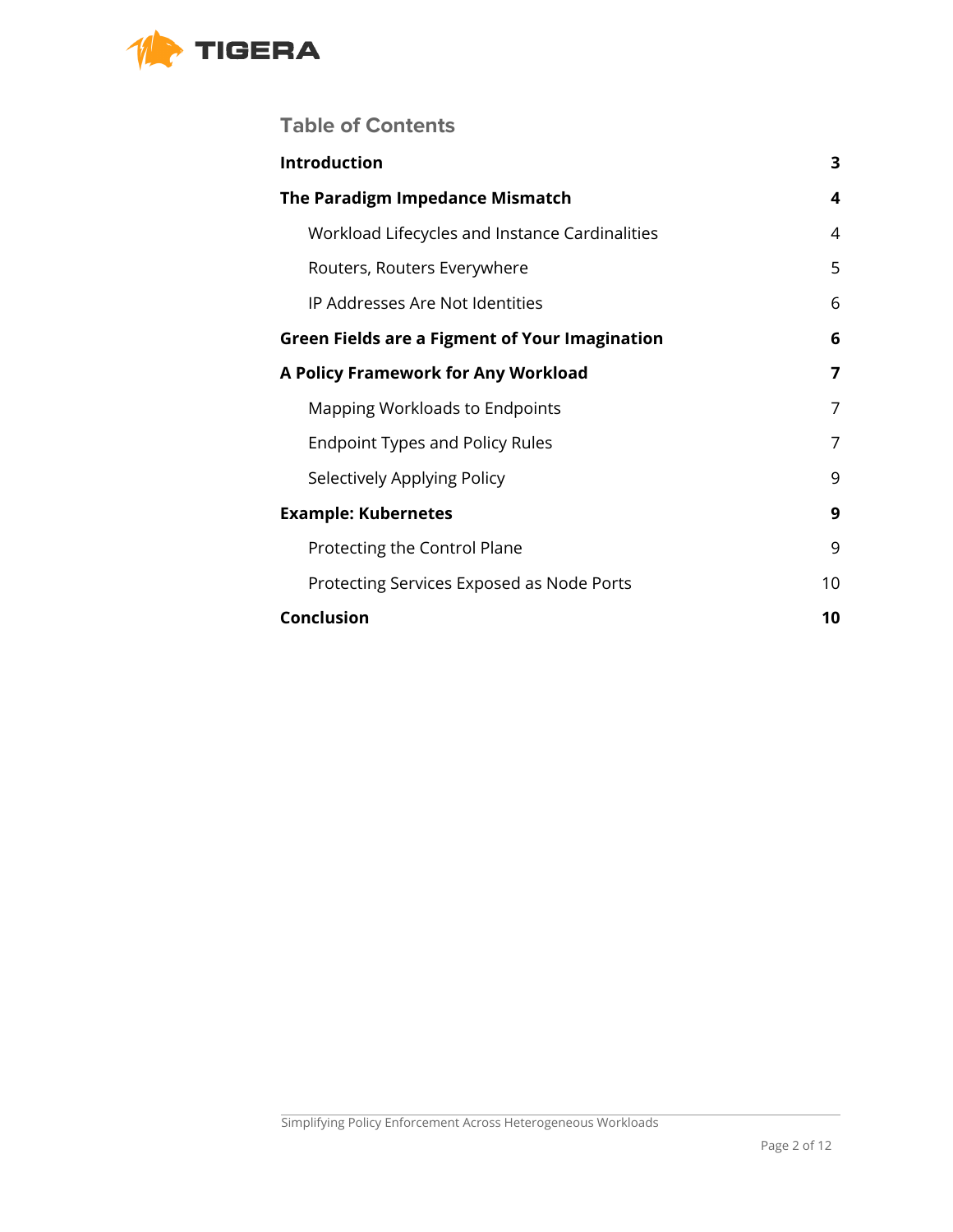<span id="page-2-0"></span>

#### **Introduction**

High-profile breaches, compliance requirements, data governance rules and security best practices are motivating organizations to examine the rapid growth in east-west network traffic and search for ways to isolate all application interactions within the network. That's due in large part to the fact that there's been a rapid shift from monolithic architectures to microservices, and more specifically, containers, as the principal architectural building blocks for packaging and running modern applications. This shift has fundamentally changed the nature of network traffic:

- **Network as call boundary.** Rather than using in-process library calls, components exchange messages across the network as out-of-process workloads.
- **Ephemeral workloads.** Compared to static virtual machine (VM) and bare-metal approaches, workloads have relatively ephemeral life cycles.
- **Variability at scale.** Elastic scaling creates large volumes of workloads and interactions.



Network policies can provide an automated and scalable way to control traffic and isolate workloads for security and compliance. However,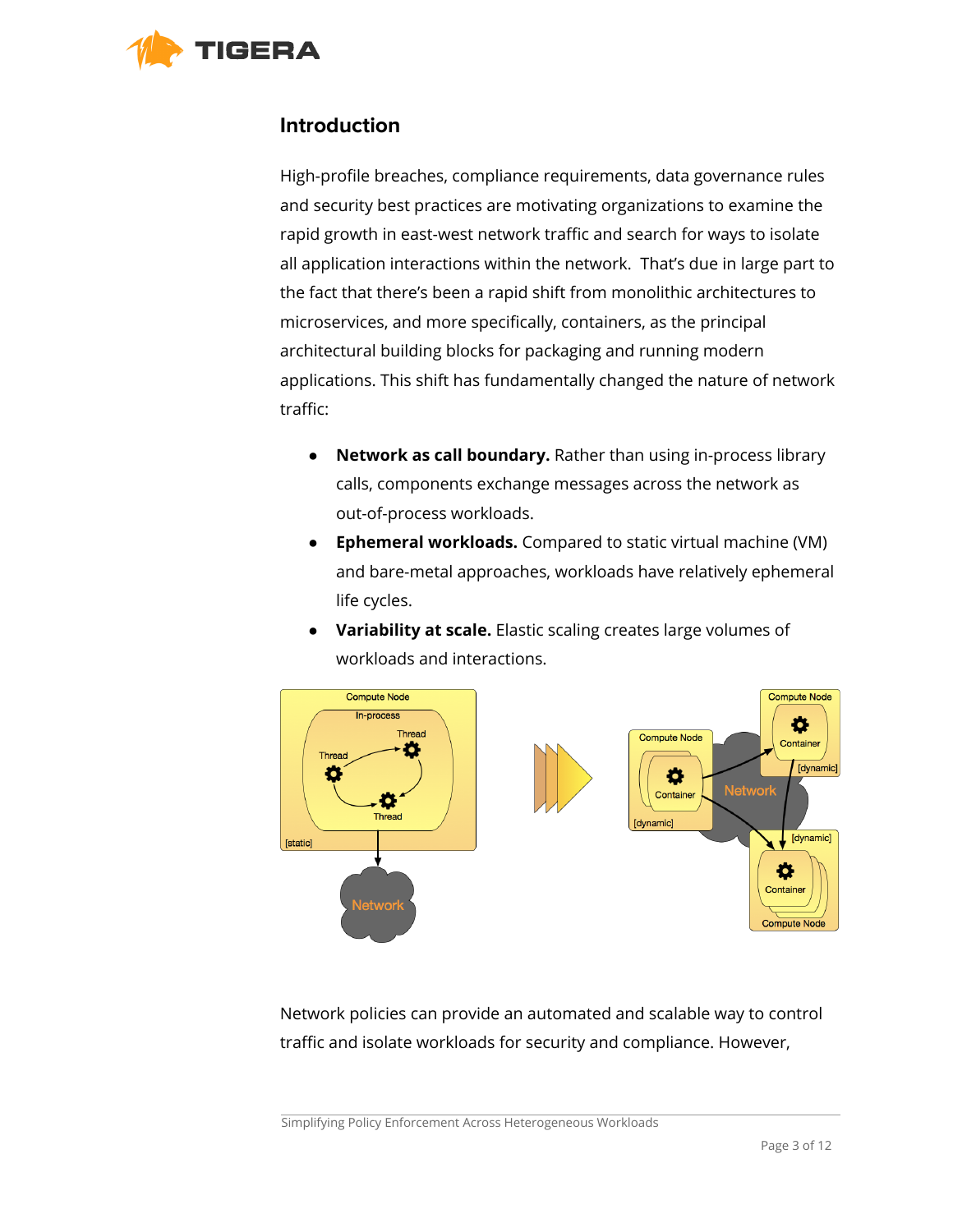

heterogeneous environments can pose challenges. How does an administrator describe and enforce policy in a consistent manner, even though workloads and interactions span different packaging, deployment and orchestration paradigms?

This white paper describes a workload abstraction and identification strategy that enables administrators to create a uniform policy framework that bridges multiple workload containment paradigms.

## <span id="page-3-0"></span>**The Paradigm Impedance Mismatch**

The never-ending drive to minimize computing costs has resulted in a progression of paradigm shifts in the workload containment arena. For applications running on general purpose computing platforms, we can distill these paradigms into three basic approaches:

- Applications installed on bare-metal
- Applications installed on VMs
- Applications packaged and deployed as containers (or pods as in the case for Kubernetes) on a bare-metal or virtual machine host



In each of these deployment scenarios, we assume that a workload accesses the network in a uniform way using standard operating system abstractions.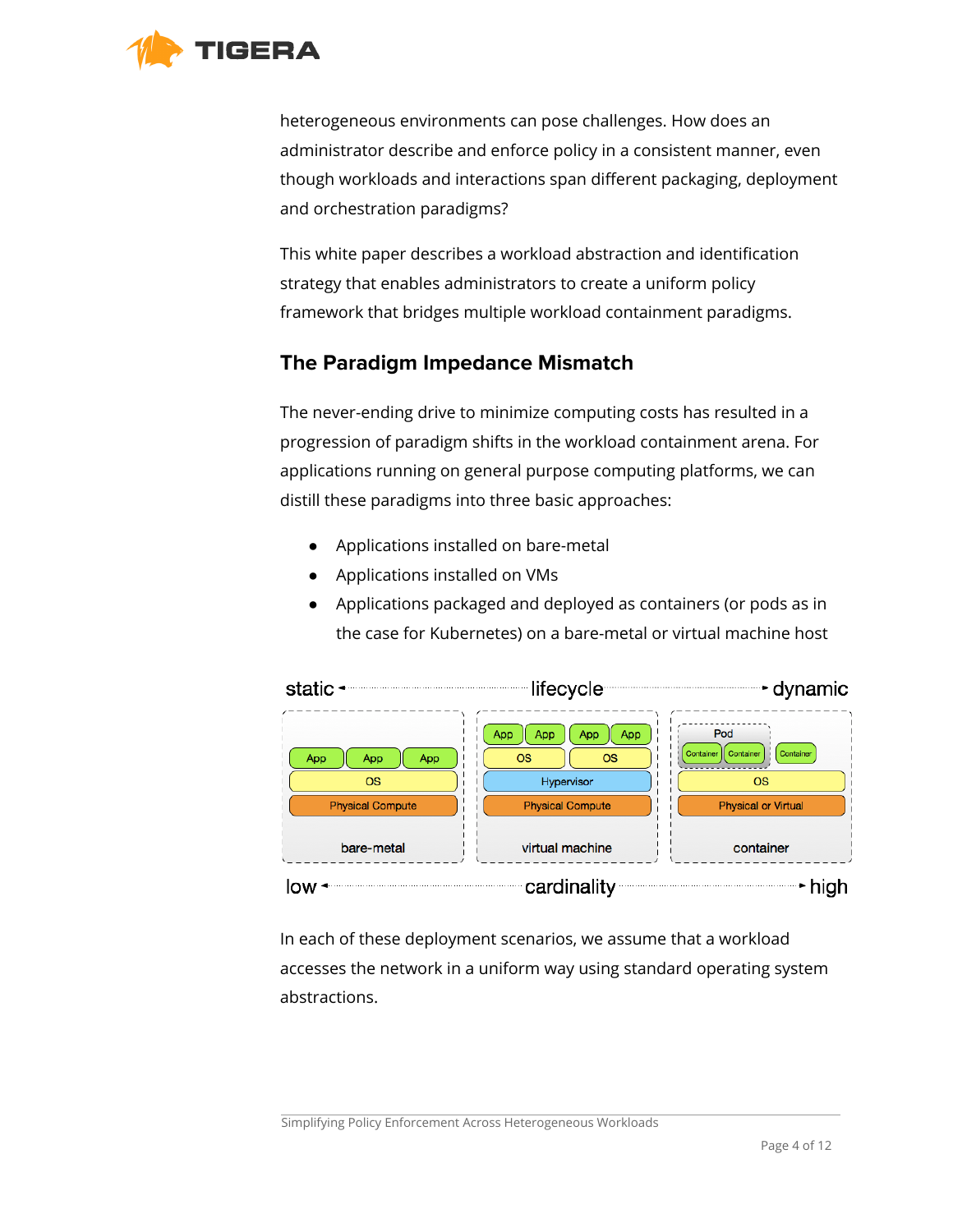<span id="page-4-0"></span>

## Workload Lifecycles and Instance Cardinalities

Each deployment model has a different lifecycle and instance cardinality (that is, the number of elements in a set or grouping).

- **Bare-metal workloads** tend to be resource constrained and static in nature.
- **VMs** simplify the provisioning and deployment process enabling shorter life cycles and reduced resource usage.
- **Containers** are lightweight and typically orchestrated, introducing a dynamic lifecycle and high cardinality of instances.

A policy framework should treat these varied workloads in a consistent, uniform manner. Specifically, a framework should enable policy to be defined and applied across dynamic workloads in which endpoint coordinates or numbers of instances are not necessarily known beforehand.

Additionally, a policy framework should allow policies to be assigned in a modular way, so they can be aligned with workloads that have both large (monolith) and small (microservice) functional domain scopes.

## <span id="page-4-1"></span>Routers, Routers Everywhere

VMs and containers are typically hosted within other workloads and must rely on their hosts to forward traffic on their behalf. This means that every node that hosts containers or VMs is effectively a router.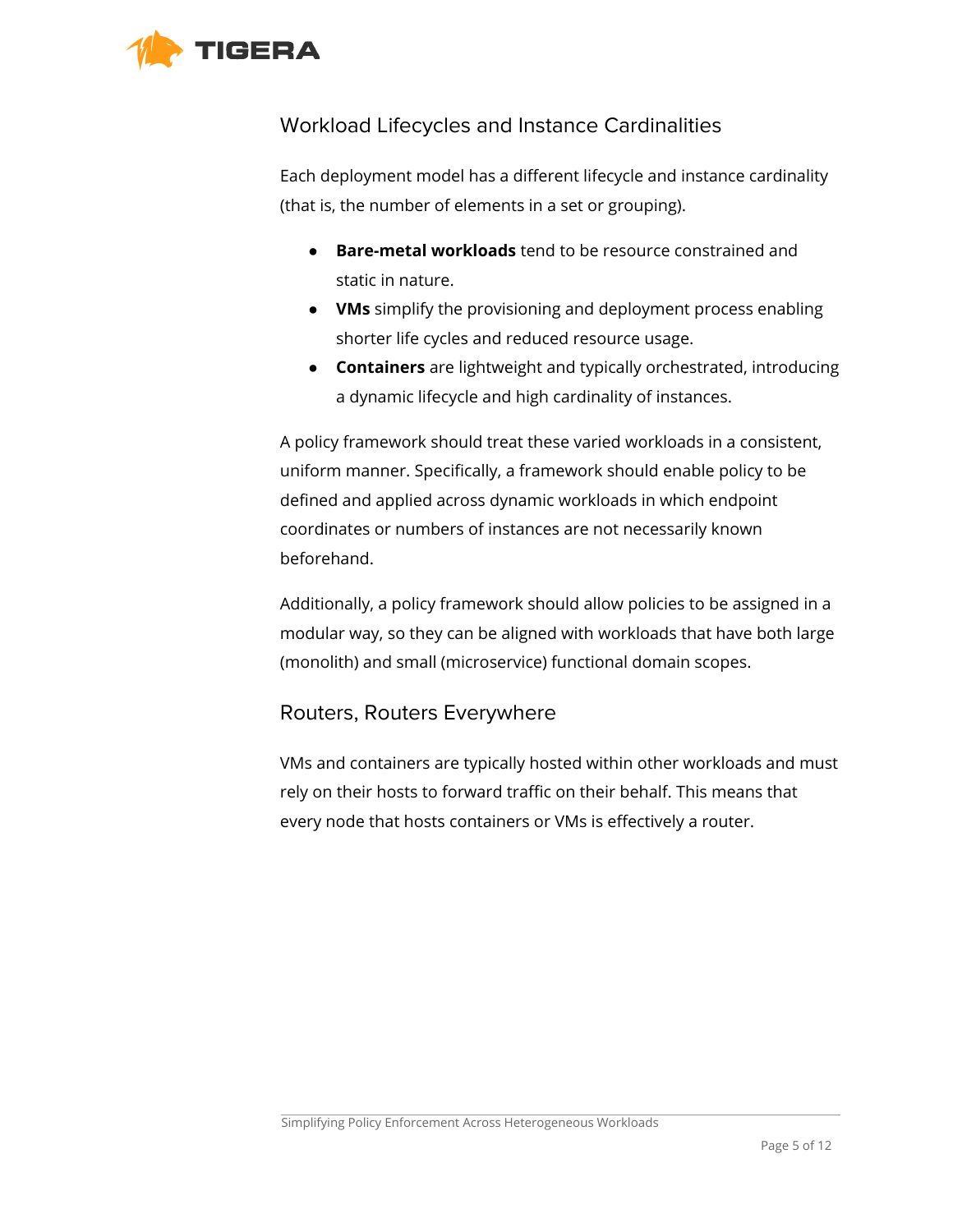



Additionally, service discovery in orchestration systems can make use of a virtual IP (VIP) address for abstracting and load-balancing service calls across multiple endpoints. This can be achieved with dynamic network address translation (DNAT), which obscures the real source and destination of traffic from a policy engine. A policy enforcement implementation must provide an option to evaluate policy before or after DNAT transformations in order to understand the true source and destination of any traffic.

#### <span id="page-5-0"></span>IP Addresses Are Not Identities

Before workloads can be deployed to bare-metal or VM servers, a lengthy provisioning process is typically required, during which an operating system must be installed and configured. To amortize this impact, patches and updates are applied directly to servers as applications and operating systems evolve, thus making them long-lived and pseudo-static devices.

Much to the chagrin of administrators who've been forced to do IP renumbering exercises as a result of data center changes, the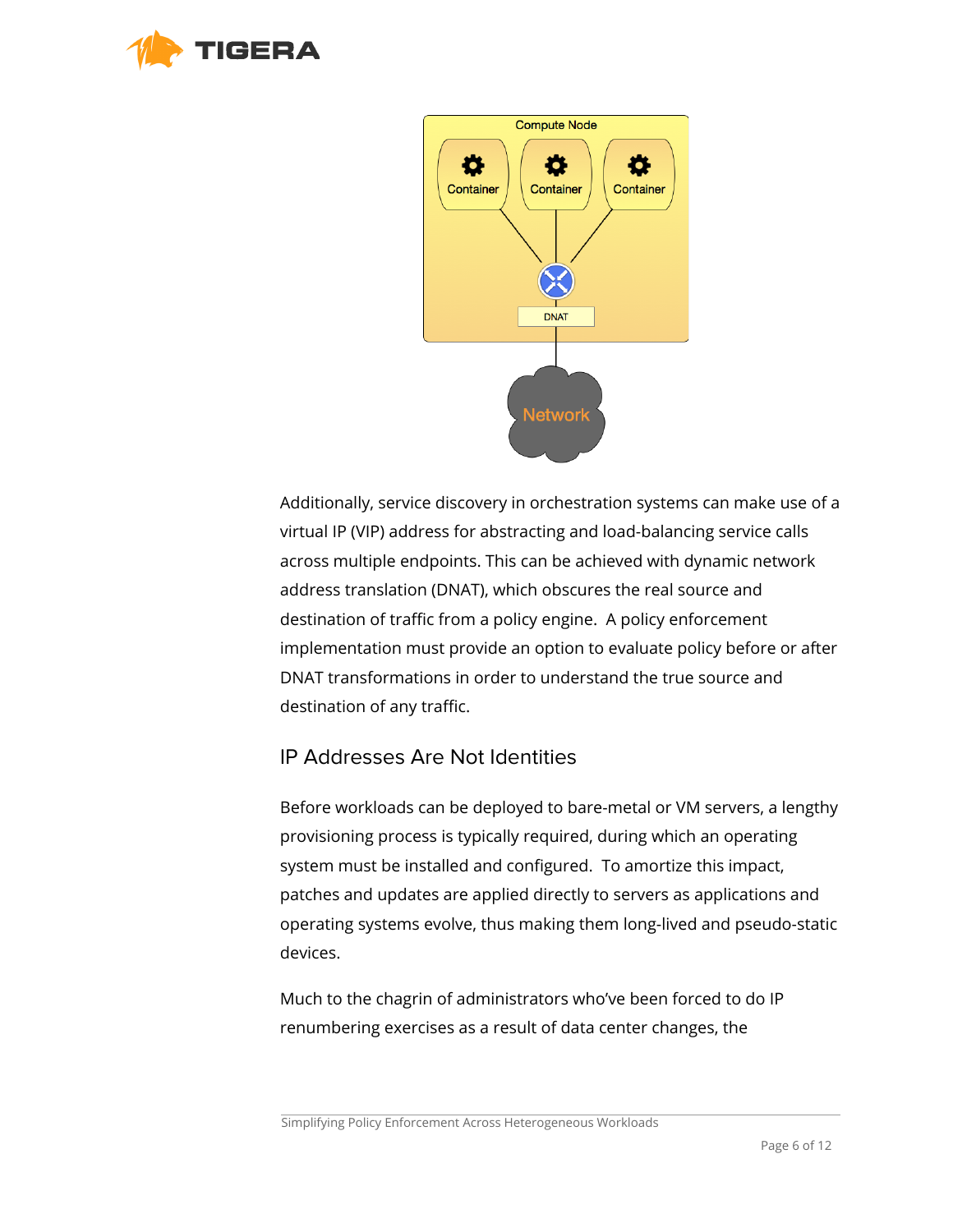

pseudo-static nature of servers have been used to justify employing static IP addresses as identifiers in network policy frameworks. This approach is quite common for traditional firewall appliances that serve as static barriers between network segments, but it does not lend itself well to a dynamic application environment.

IP addresses change frequently in container orchestration platforms and in environments in which VMs are treated as ephemeral instances. Consequently, unless absolutely required, a policy framework should abstain from using IP addresses in policy definitions. Instead, policy constraints should be rendered in a just-in-time manner and mapped to currently assigned workload IP addresses.

## <span id="page-6-0"></span>**Greenfields are a Figment of Your Imagination**

Most organizations have invested years in embedding business processes and other intellectual property into software systems and staff is resistant to colossal changes. Plus, even if an organization's leadership wanted to go all-in on a containment strategy, the transition would never be immediate. Greenfield deployments are therefore very rare. Consequently, a policy framework should both support an organization in its current state and help in achieving future architectural goals.

To be successful, a policy framework should provide homogeneous building blocks for constraining and isolating network traffic, while offering support for heterogeneous computing and workload containment models.

## <span id="page-6-1"></span>**A Policy Framework for Any Workload**

To apply policy to heterogeneous workloads in a homogeneous way, two components are required:

● **An endpoint**—the network interface in which policy is applied to individual workloads.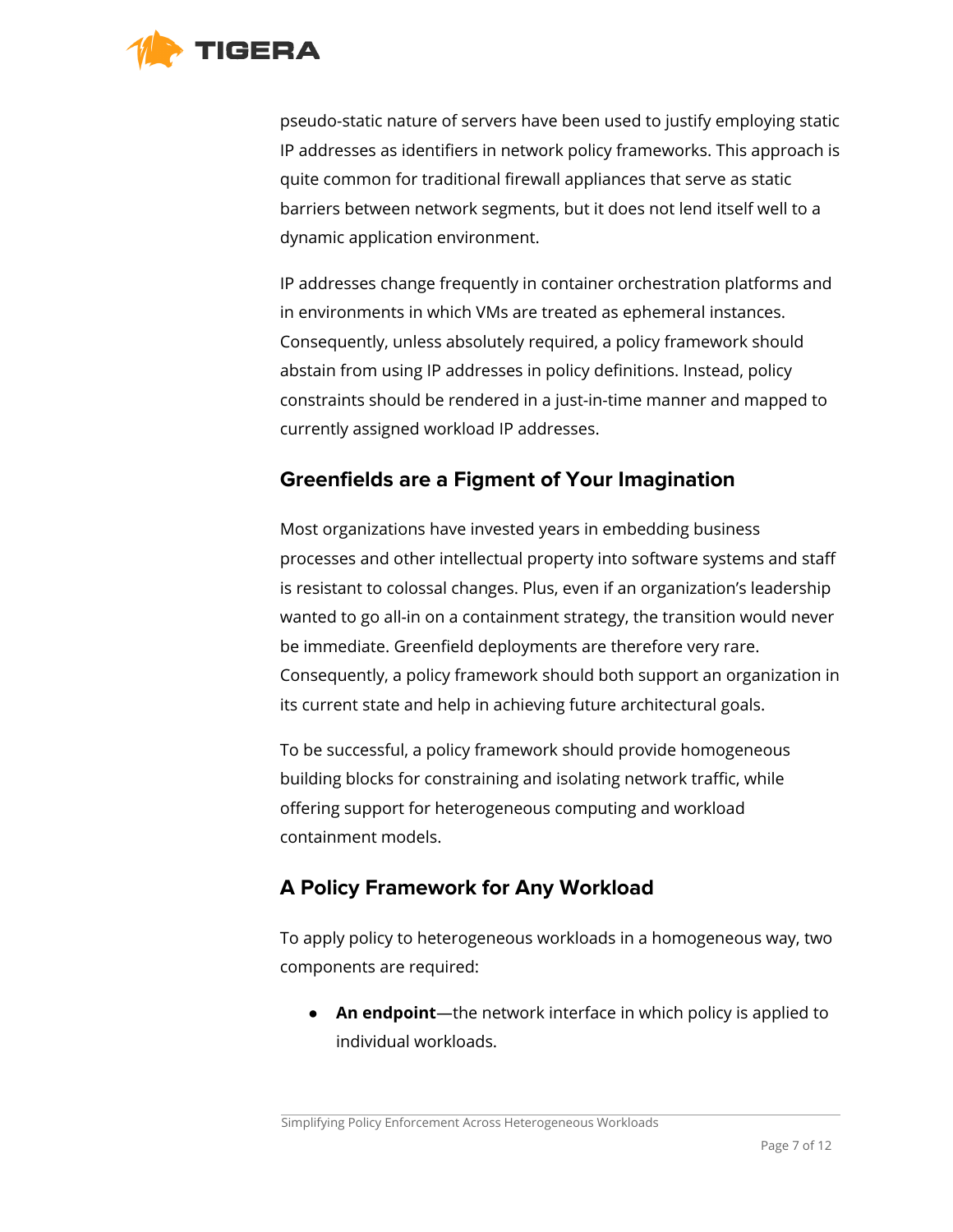<span id="page-7-0"></span>

● **A label**—a multidimensional mechanism for mapping policies to endpoints.

#### Mapping Workloads to Endpoints

Static workloads can be created in a number of ways, including manually and automatically. In either case, a policy framework must be informed about an endpoint and instructed on how to map it to a network interface. Container workloads are created dynamically by an orchestrator. Therefore, a policy engine needs to listen to lifecycle events and dynamically map endpoints for enforcement.

## <span id="page-7-1"></span>Endpoint Types and Policy Rules

It is important to note that workloads hosting guest containers require special treatment so they can forward traffic. It turns out that simply distinguishing between container and non-container workloads is sufficient for implementing policy consistently in a heterogeneous workload environment.

Every workload will then contain one of these endpoint types:

- **Host endpoint**—assigned to non-containerized or orchestrated ephemeral workloads
- **Workload endpoint**—assigned to dynamically created containerized or orchestrated endpoints.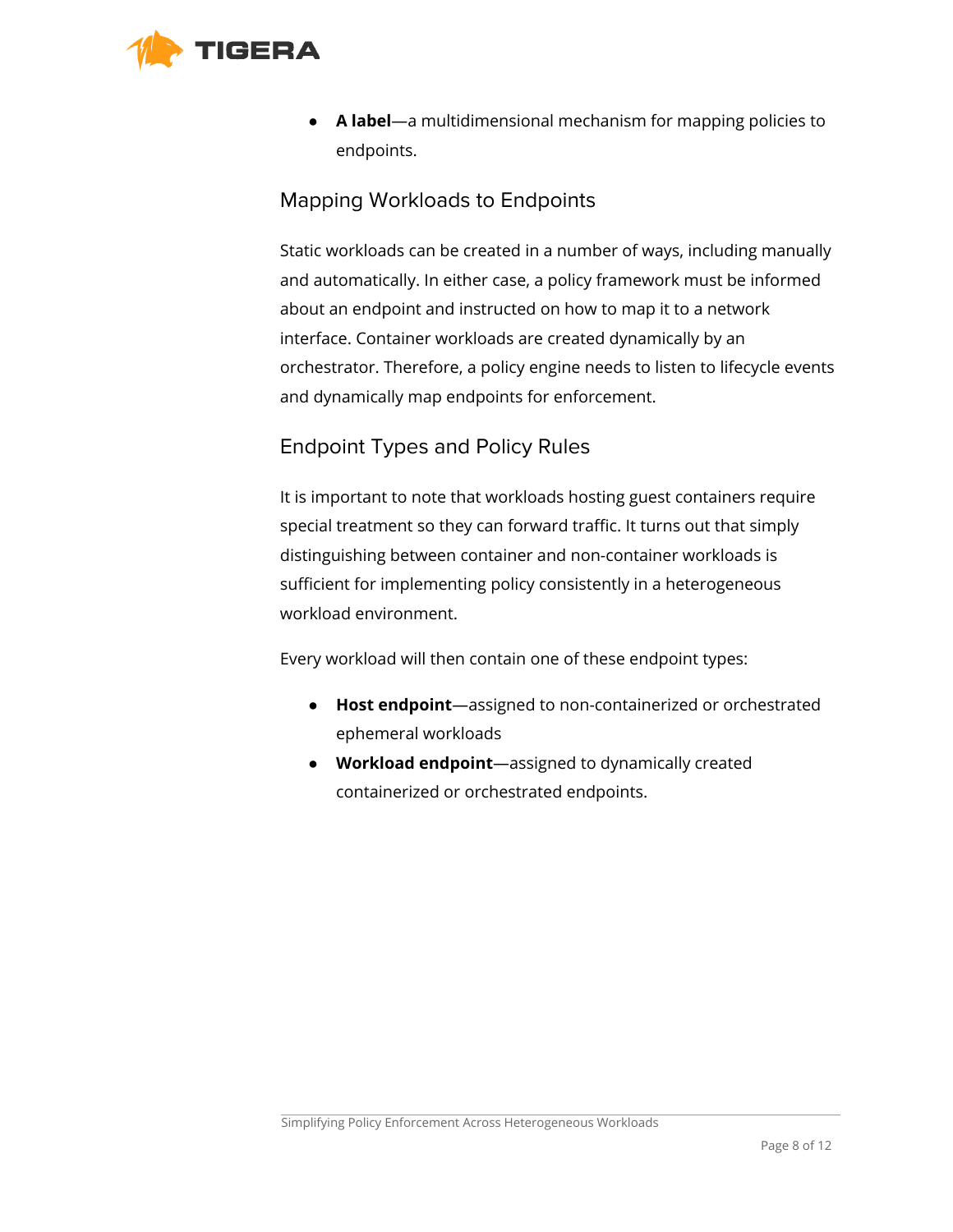



Since traffic bound for a workload endpoint transits a host endpoint, the policy enforcement engine must not allow policies defined for a host endpoint to override or interfere with workload endpoints unless specifically requested by an administrator. For host endpoints, policies can specify whether they should be applied before or after the DNAT transformation.

Finally, in most platforms, a container workload can bind directly to the network interface of the underlying host, instead of using its own network interface. In this case, policies would apply to the host as a host endpoint.

#### <span id="page-8-0"></span>Selectively Applying Policy

To achieve modular policy assignment, labels are used to associate policies with endpoints. For workload endpoints, labels can be derived from orchestrator metadata. However, host endpoints are established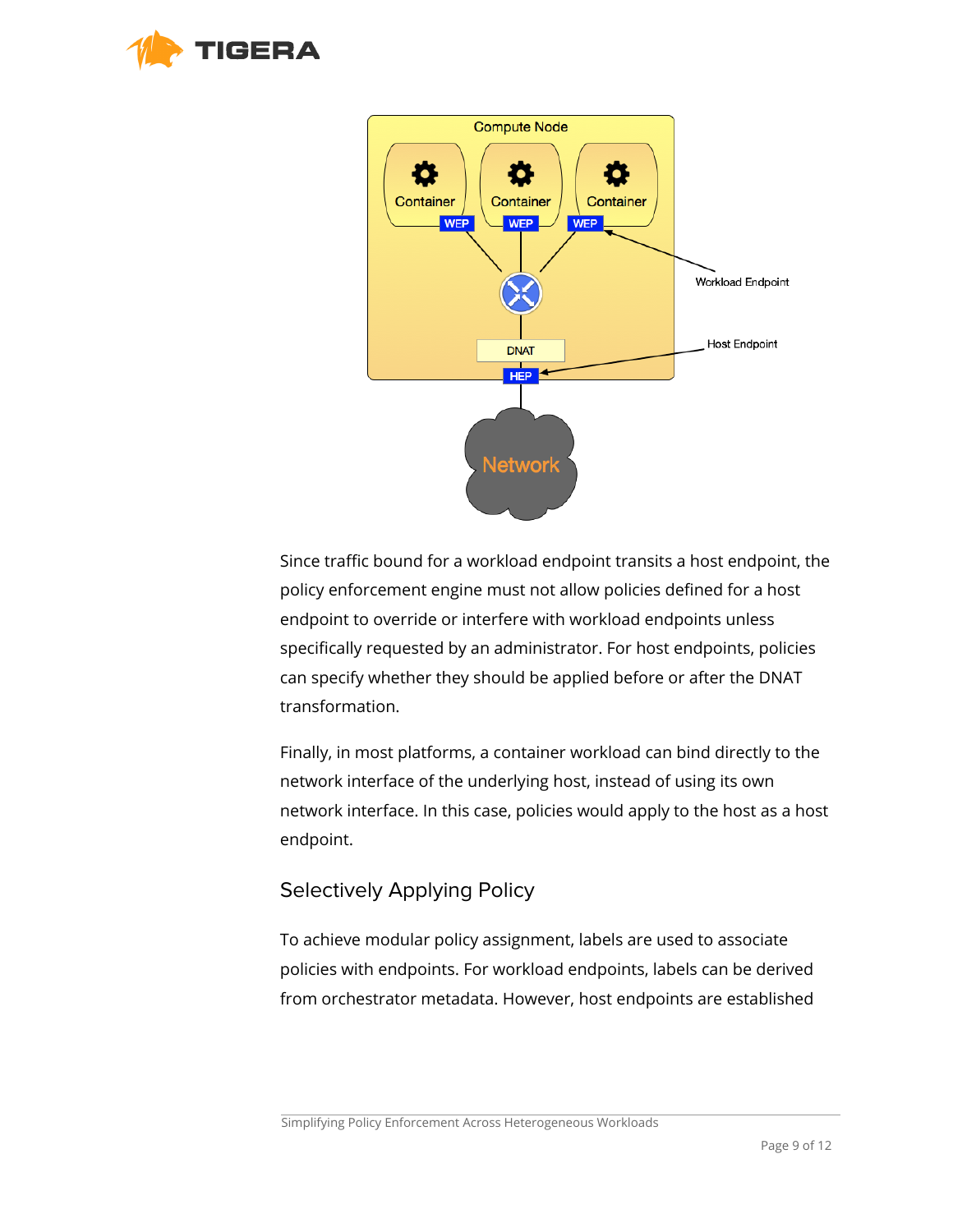

separately from the container orchestrator and must be assigned labels at creation.

By using similar labels across both types of endpoints, administrators can establish a unified policy framework for governing heterogeneous workload containment models.

#### <span id="page-9-0"></span>**Example: Kubernetes**

Kubernetes, a popular container orchestrator, illustrates the utility of using labels and endpoints to apply policies.

## <span id="page-9-1"></span>Protecting the Control Plane

Kubernetes orchestrates the deployment of container workloads across a cluster of nodes using multiple microservices that comprise a control plane. Several control plane components, such as the kube-apiserver and kubelet, are bound to host interfaces.

These control plane components may be installed on nodes on which container workloads have also been scheduled. Every host containing control plane components can be designated as a host endpoint and policies can be deployed that protect these sensitive elements.

Kubernetes has supported network policies for several releases. As a result, users can specify policy using an API that they are already familiar with. In some cases, a network policy may require features that are not supported by the Kubernetes resource. When this happens, policies can be applied to the workload endpoints using inherited labels that are native to the orchestrator. By inheriting these labels, native policies can be applied consistently to dynamic workload endpoints and statically configured host endpoints alike.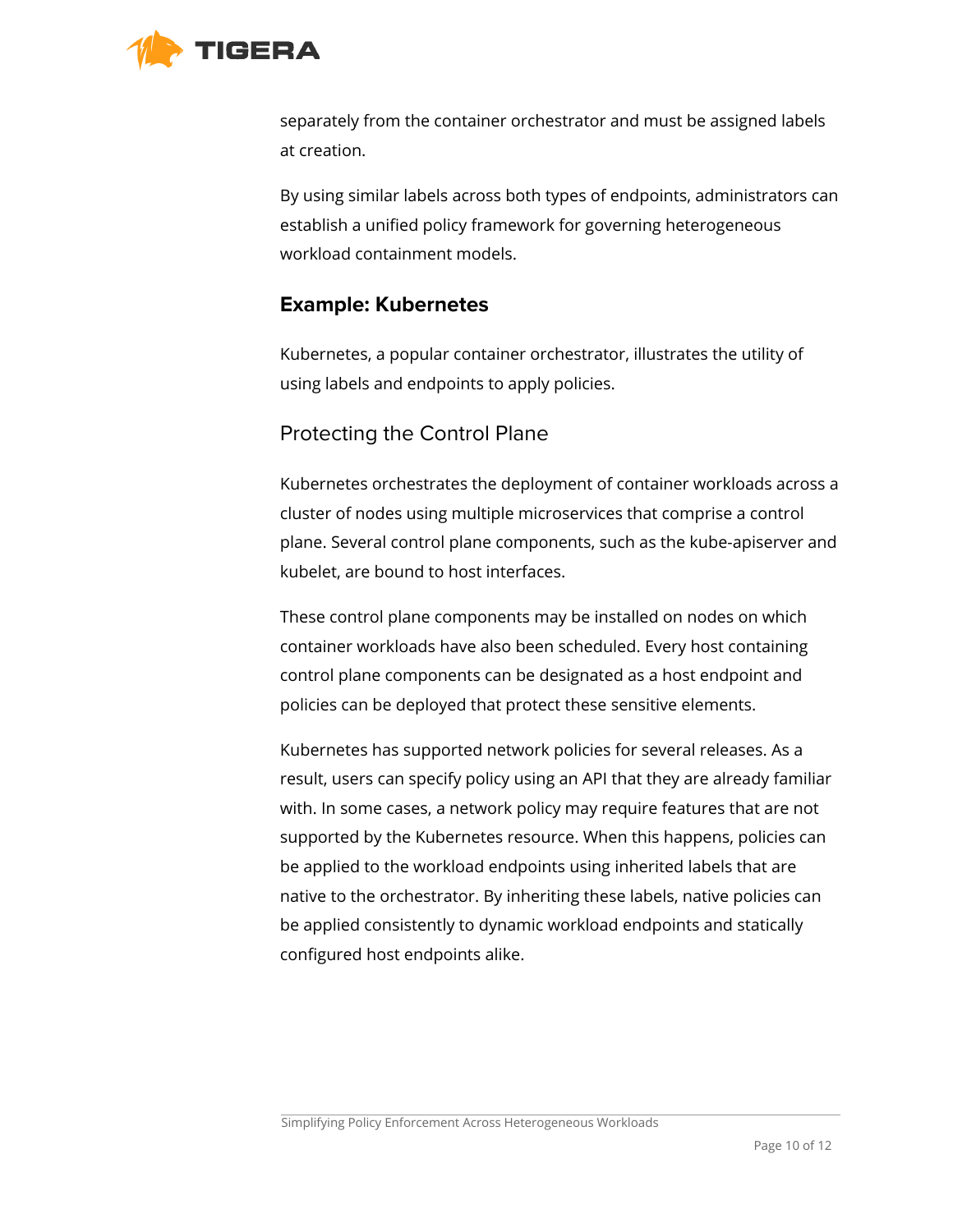

Since both host endpoints and workload endpoints share a common policy framework and enforcement engine, container workloads can interact with control plane components and vice versa.

## <span id="page-10-0"></span>Protecting Services Exposed as Node Ports

Kubernetes can also map host ports to internal clusters of recognized virtual IP addresses (VIPs). To achieve this mapping, inbound traffic destined for a specific host port is first forwarded to the VIP, which is then dynamically transformed to a real workload endpoint.

A policy that protects access to VIPs or the host can include a directive to the enforcement engine that specifies whether it should be applied before or after DNAT translation.

#### <span id="page-10-1"></span>**Conclusion**

Endpoint abstraction and labels enable network security policies to be applied consistently across heterogeneous workload models. This approach also simplifies policy coordination across all network-connected computing assets. The granularity and interoperability of policies defined in this framework can help organizations move closer to a zero-trust network security model in which all allowed network access is explicitly defined. This label-based approach underpins the security, control, and simplicity found in [Tigera](https://www.tigera.io/tigera-secure-ee/) Secure. With this solution, organizations can establish secure application connectivity across multi-cloud and legacy environments.

If you are interested in understanding how to achieve secure application connectivity for your heterogeneous workloads, please [contact us.](https://tigera.io/contact/)